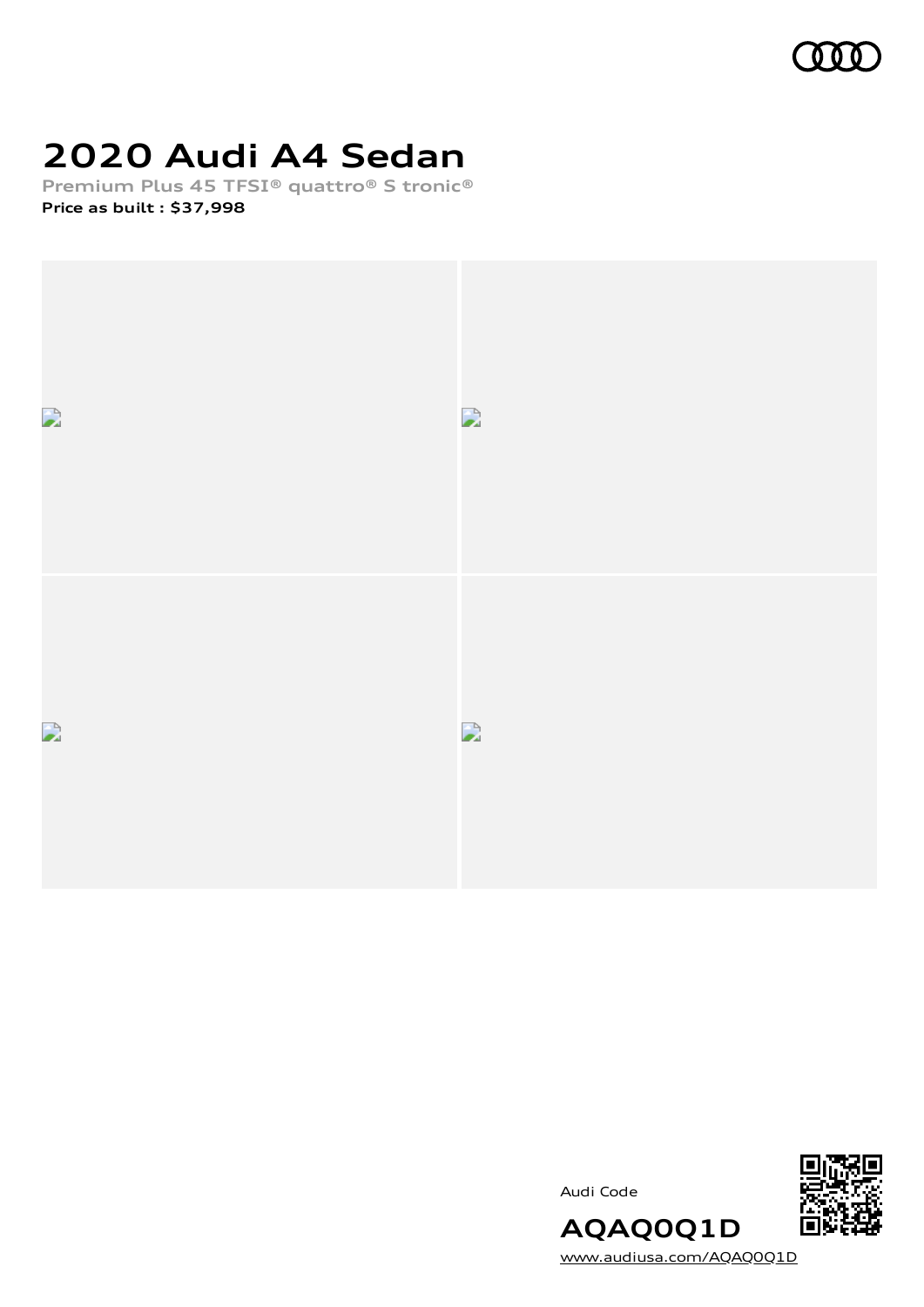## **Summary**

#### **Audi 2020 Audi A4 Sedan** Premium Plus 45 TFSI® quattro® S tronic®

**Price as buil[t](#page-8-0)** \$37,998

### **Exterior colour**

Daytona Gray pearl

### $\overline{\phantom{a}}$

#### **Further Information**

|                 | No           |
|-----------------|--------------|
| Mileage         | 11,724 miles |
| Type of vehicle | Used car     |

**Warranty**

#### **Interior colour**

| Seats     | Black with Rock Gray stitching |
|-----------|--------------------------------|
| Dashboard | Black                          |
| Carpet    | Black                          |
| Headliner | Gray                           |

#### **Audi Code** AQAQ0Q1D

**Your configuration on www.audiusa.com** [www.audiusa.com/AQAQ0Q1D](https://www.audiusa.com/AQAQ0Q1D)

**Commission number** a471a70a0a0e09b05642

### **Technical Specifications**

| Engine type                  | 2.0-liter four-cylinder                       |
|------------------------------|-----------------------------------------------|
| stroke                       | Displacement/Bore and 1,984/82.5 x 92.8 cc/mm |
| Torque                       | 273 lb-ft@rpm                                 |
| Top track speed              | 130 mph mph                                   |
| Acceleration (0 - 60<br>mph) | 5.6 seconds seconds                           |
| Recommended fuel             | Premium                                       |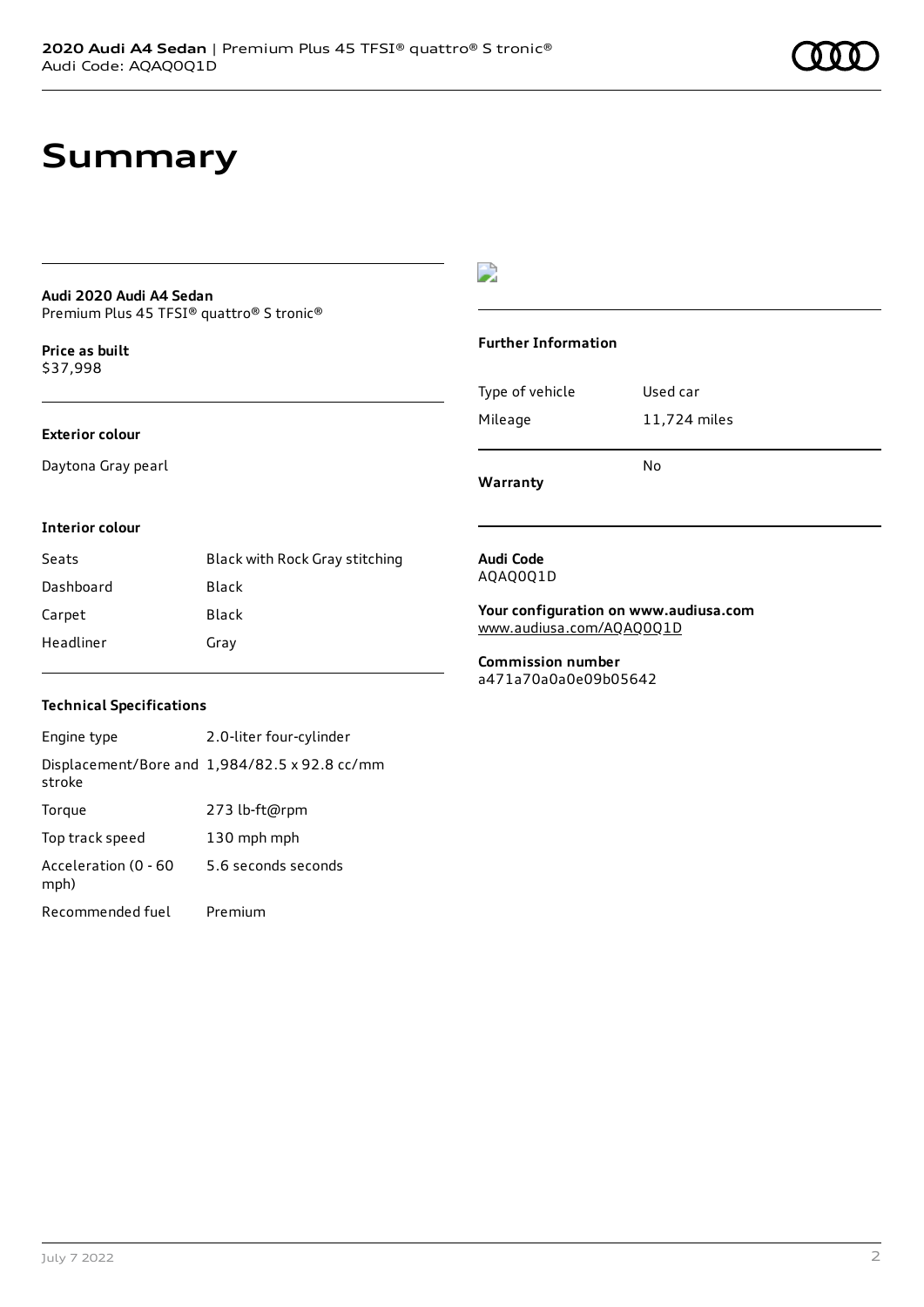

# **Standard features**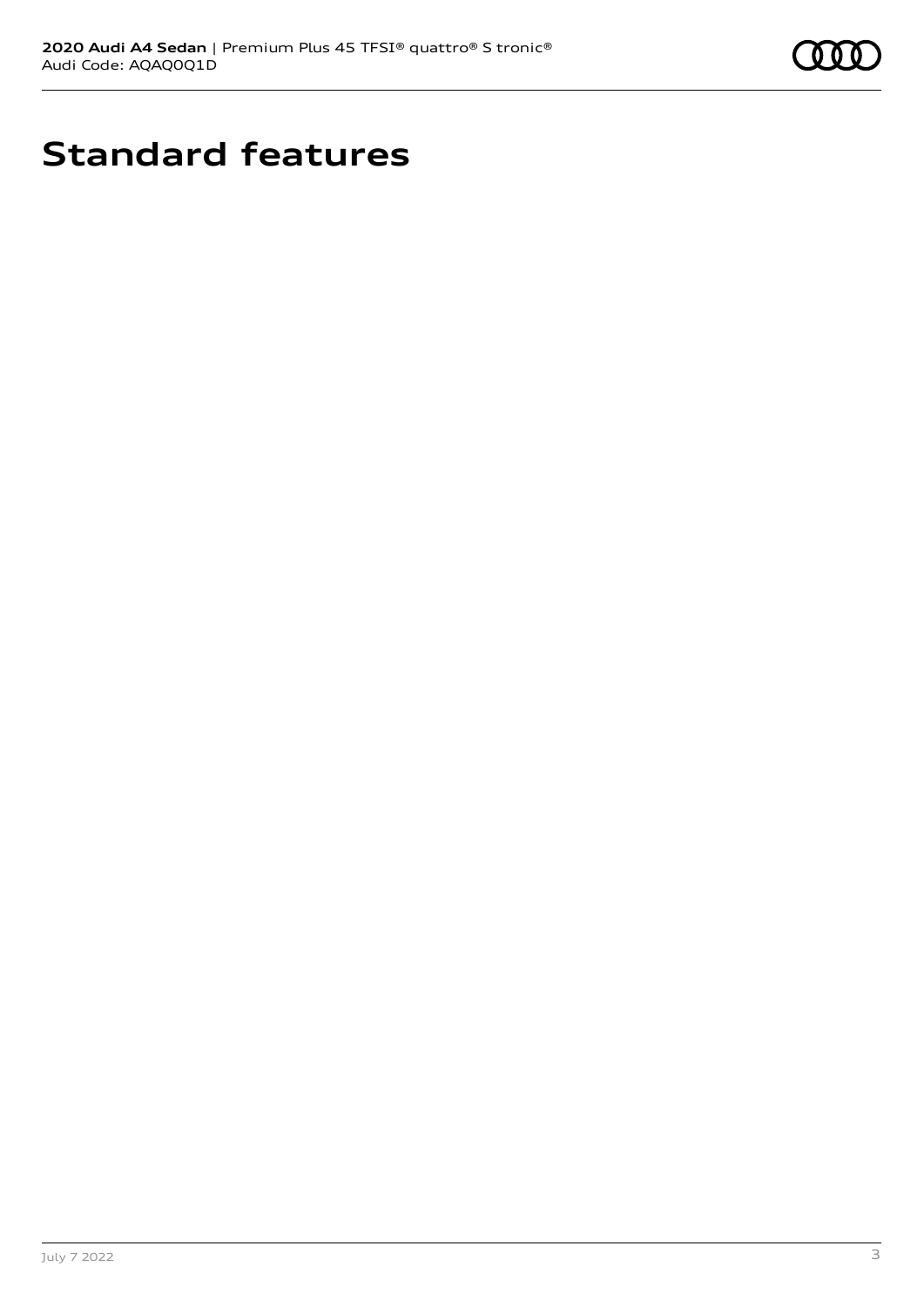# **Dealer remarks**

Priced below KBB Fair Purchase Price! Odometer is 7151 miles below market average! 24/32 City/Highway MPG 2020 Audi A4 45 Premium Plus quattro Certified. Alloy Wheels, AUDI CERTIFIED- BUY WITH CONFIDENCE!, Backup Camera, Bluetooth, Heat Package, Heated Seats, Leather Seats, Parking Sensors, Power Mirror Package, Power Package, Premium Plus Package, Sunroof/Moonroof, A4 45 Premium Plus quattro, 4D Sedan, 7-Speed Automatic S tronic, quattro, Alarm System w/Motion Sensor, Audi Advanced Key, Audi Phone Box, Audi Side Assist w/Pre Sense Rear, Audi Virtual Cockpit, Auto-Dimming Exterior Mirrors, Convenience Package, Leatherette Covered Center Console & Door Armrests, LED Headlights w/DRL Signature, Memory for Driver's Seat, Parking System Plus, Power Folding Exterior Mirrors, Premium Plus Package, SiriusXM All Access Service, USB Charge Ports for Rear Seats.

Audi Certified pre-owned Details:

\* Limited Warranty: 12 Month/Unlimited Mile beginning after new car warranty expires or from certified purchase date

\* Roadside Assistance

\* Includes 24/7 Roadside Assistance emergency towing, collision, jump start, flat tire change, emergency fuel service, lock-out service, extrication service, Audi assist, CARFAX Vehicle History Report and SiriusXM satellite radio complimentary 90 day subscription. If Audi New Vehicle Limited Warranty (NVLW) coverage remains at time of CPO purchase, CPO Limited Warranty Coverage commences upon expiration of NVLW and continues until 5 years from vehicle's original in-service date with no mileage limitation. If NVLW coverage has expired at time of CPO purchase, CPO Limited Warranty coverage commences at time of purchase and continues for 12 months with no mileage limitation. Limited warranty is transferable between private parties.

- \* Transferable Warranty
- \* Vehicle History
- \* 300+ Point Inspection
- \* Warranty Deductible: \$0

Why pay more than current market value? Here at Duncan Acura/Audi, we believe in market based-pricing on all of our vehicles, where you get the best deal up front!!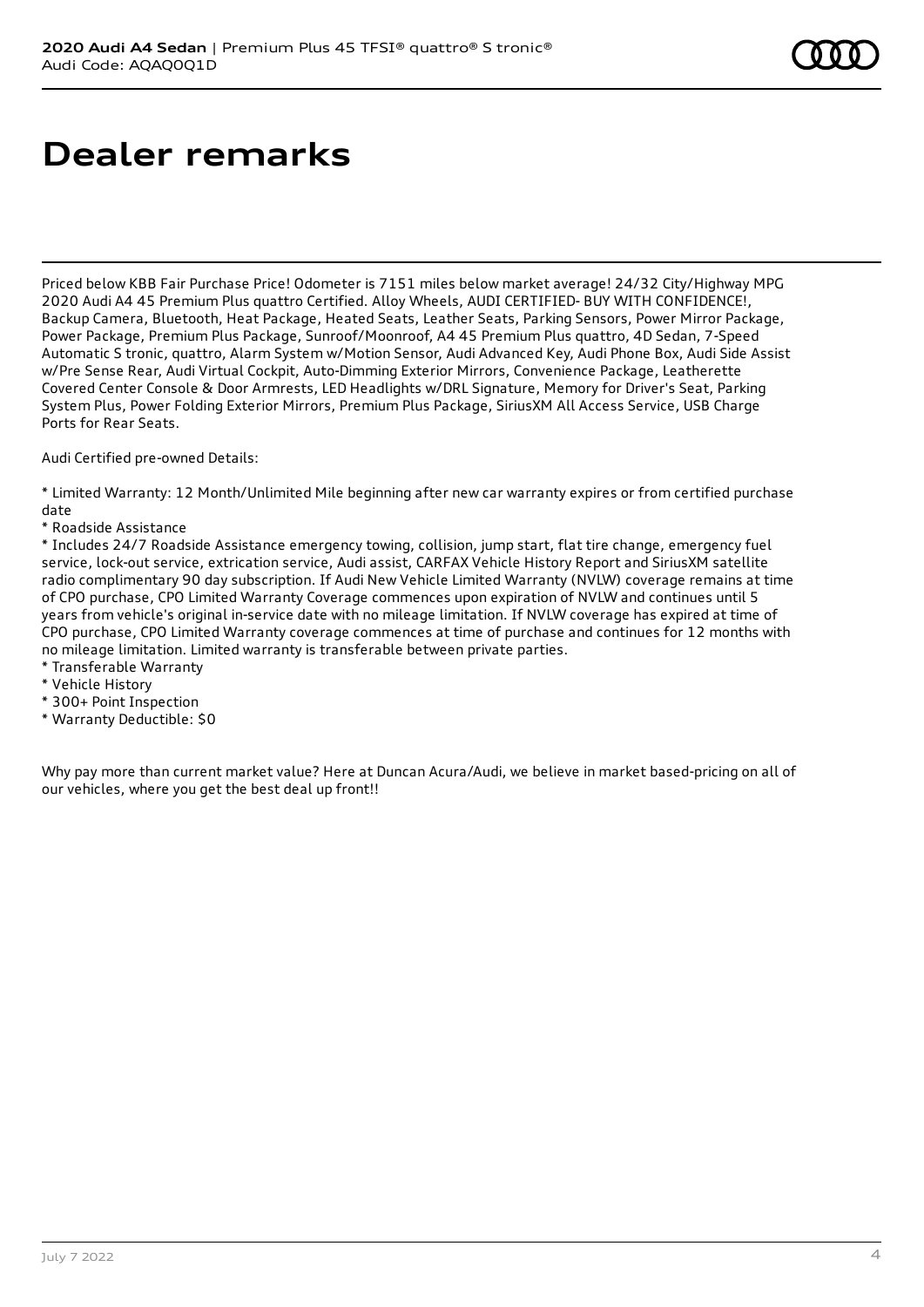**(1/2)**

## **Technical Specifications**

### **Engineering | Performance**

| Engine type                                 | 2.0-liter four-cylinder                                       | Steering type                              | Speed-sensitive electromechanical                                                                                |
|---------------------------------------------|---------------------------------------------------------------|--------------------------------------------|------------------------------------------------------------------------------------------------------------------|
| Power Level                                 | 45                                                            |                                            | power steering system                                                                                            |
| Displacement                                | 2.01                                                          | Turning diameter, curb- 38.1 ft<br>to-curb |                                                                                                                  |
| Max. output ps/hp                           | 248 @ rpm                                                     | Steering ratio                             | 15.9:1                                                                                                           |
| Torque                                      | 273 lb-ft@rpm                                                 |                                            |                                                                                                                  |
| Valvetrain                                  | 16-valve DOHC with Audi valvelift<br>system                   | Suspension                                 |                                                                                                                  |
| Acceleration (0 - 60<br>mph)                | 5.6 seconds seconds                                           | Front axle                                 | Five-link front independent<br>suspension                                                                        |
| Engine block                                | Cast-iron                                                     | Rear axle                                  | Five-link rear independent                                                                                       |
| Induction/fuel injection Turbocharged/TFSI® |                                                               |                                            | suspension                                                                                                       |
| Cylinder head                               | Aluminum-alloy                                                |                                            |                                                                                                                  |
| stroke                                      | Displacement/Bore and 1,984/82.5 x 92.8 cc/mm                 | <b>Brakes</b>                              |                                                                                                                  |
| Top track speed                             | 130 mph mph                                                   | <b>Front brakes</b>                        | 13.3 (ventilated disc) in                                                                                        |
|                                             |                                                               | Rear brakes                                | 13.0 (ventilated disc) in                                                                                        |
| <b>Electrical system</b>                    |                                                               | Parking brake                              | Electromechanical                                                                                                |
| Alternator                                  | 14 Volts - 150A                                               | <b>Body</b>                                |                                                                                                                  |
| Battery                                     | 12 Volts - 420A/75Ah                                          |                                            |                                                                                                                  |
| Transmission   Drivetrain                   |                                                               | Material                                   | Lightweight construction<br>technology - multi-material body<br>construction (steel and aluminum<br>composition) |
| Drivetrain type                             | quattro <sup>®</sup> all-wheel drive                          | Corrosion protection                       | Multi-step anti-corrosion protection                                                                             |
| Transmission                                | Seven-speed S tronic <sup>®</sup> dual-clutch<br>transmission | <b>Warranty   Maintenance</b>              |                                                                                                                  |
|                                             |                                                               | Warranty                                   | 4-year/50,000-mile Audi New<br>Vehicle Limited Warranty                                                          |

**Steering**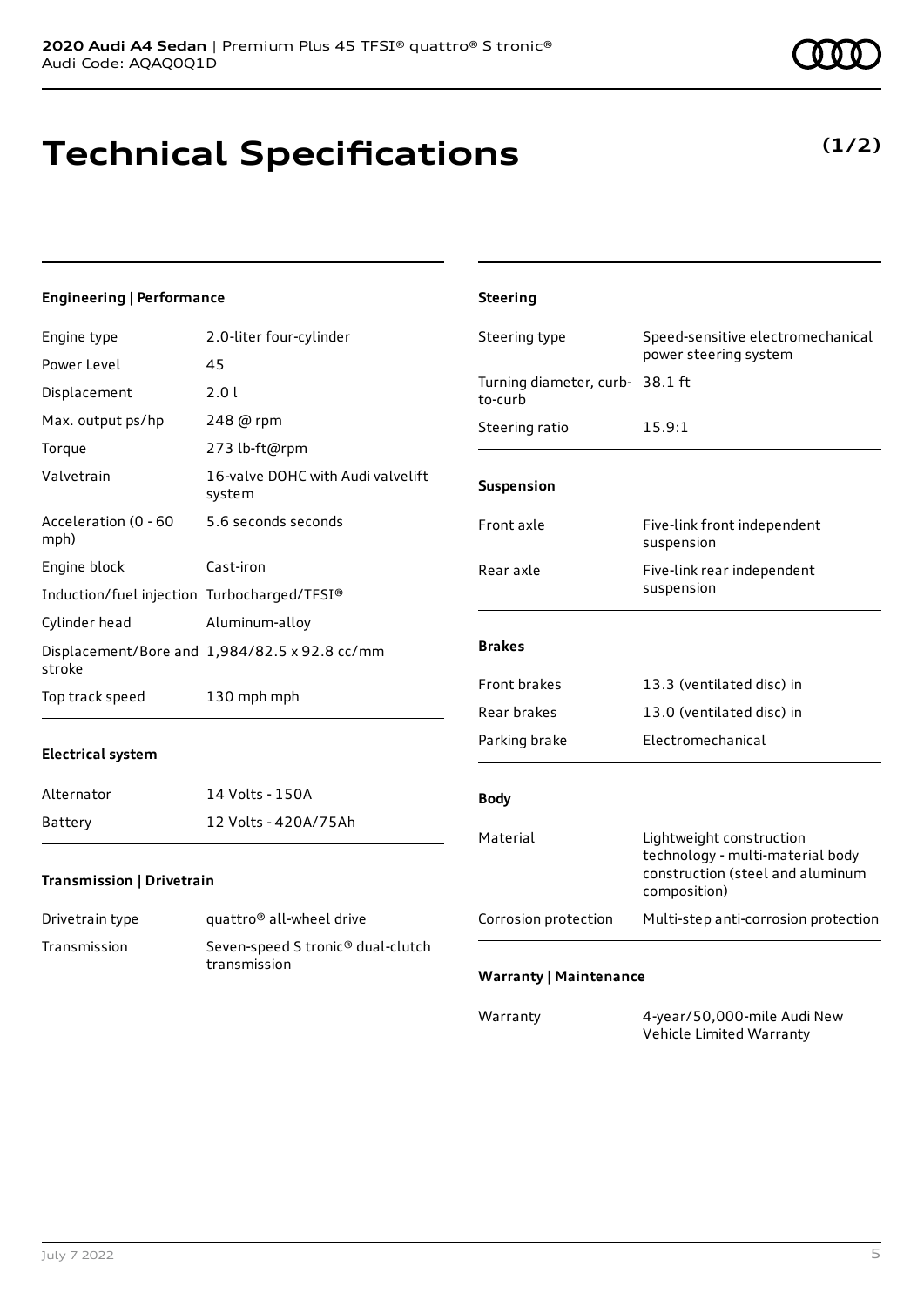**Technical Specifications**

### **Exterior Measurements**

| Height                           | 56.2 in   |
|----------------------------------|-----------|
| Overall width without<br>mirrors | 72.7 in   |
| Length                           | 187.5 in  |
| Wheelbase                        | 111.0 in  |
| Drag coefficient                 | $0.28$ Cw |
| Overall width with<br>mirrors    | 79.6 in   |
| Track rear                       | 61.2 in   |
| <b>Track front</b>               | 61.9 in   |
| Curb weight                      | 3627 lb   |

#### **Interior measurements**

| Seating capacity                          | 5                     |
|-------------------------------------------|-----------------------|
| Shoulder room, rear                       | 54.5 in               |
| Head room with front<br>sunroof           | 37.3 in               |
| Leg room, rear                            | 35.7 in               |
| Shoulder room, front                      | 55.9 in               |
| Head room with rear<br>sunroof            | 37.4 in               |
| Leg room, front                           | $41.3$ in             |
| Cargo volume, rear<br>seatbacks up/folded | $12.0/-$ cu ft, cu ft |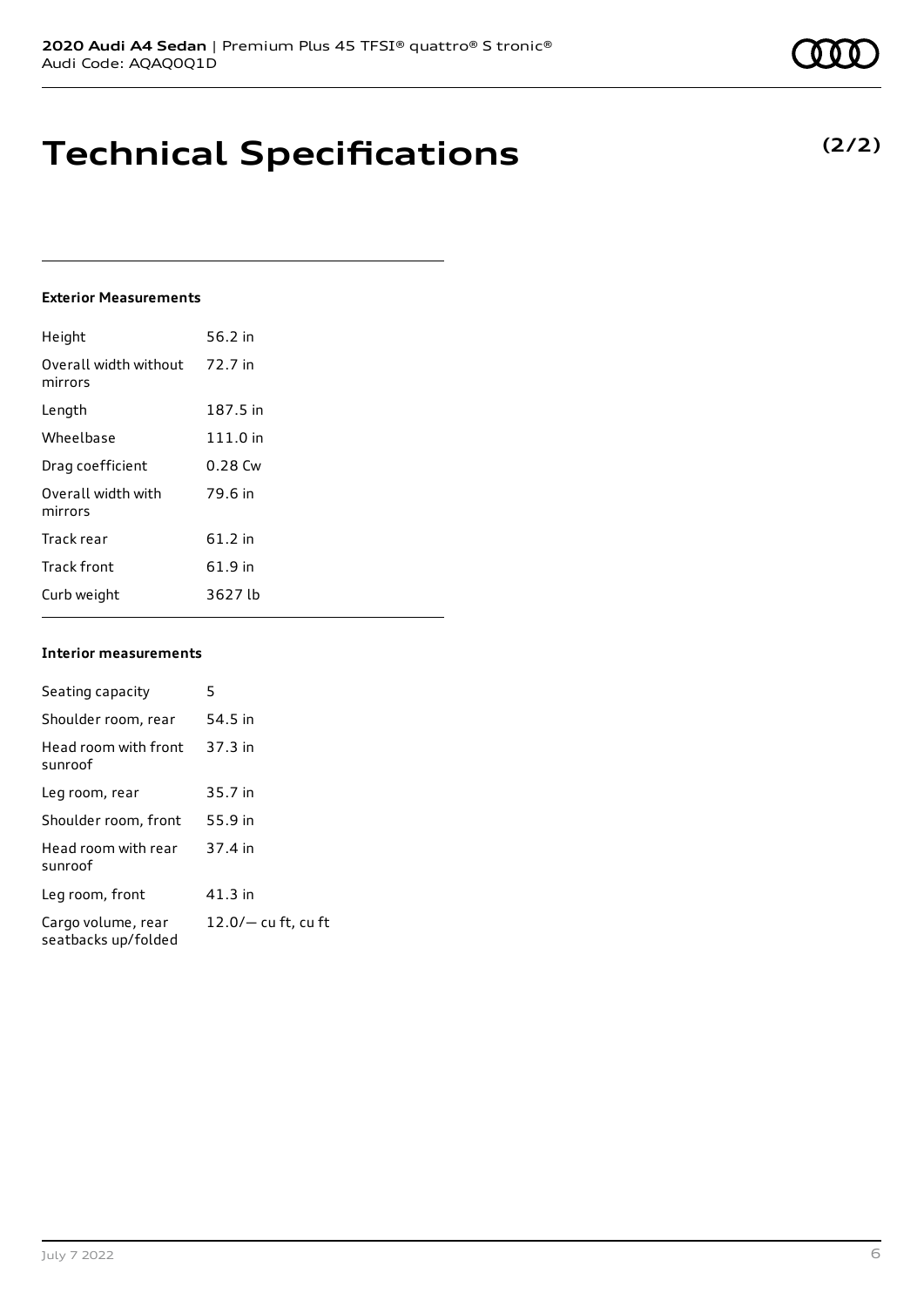### **Consumption- and emission**

**Consumption by NEDC**

combined 27 mpg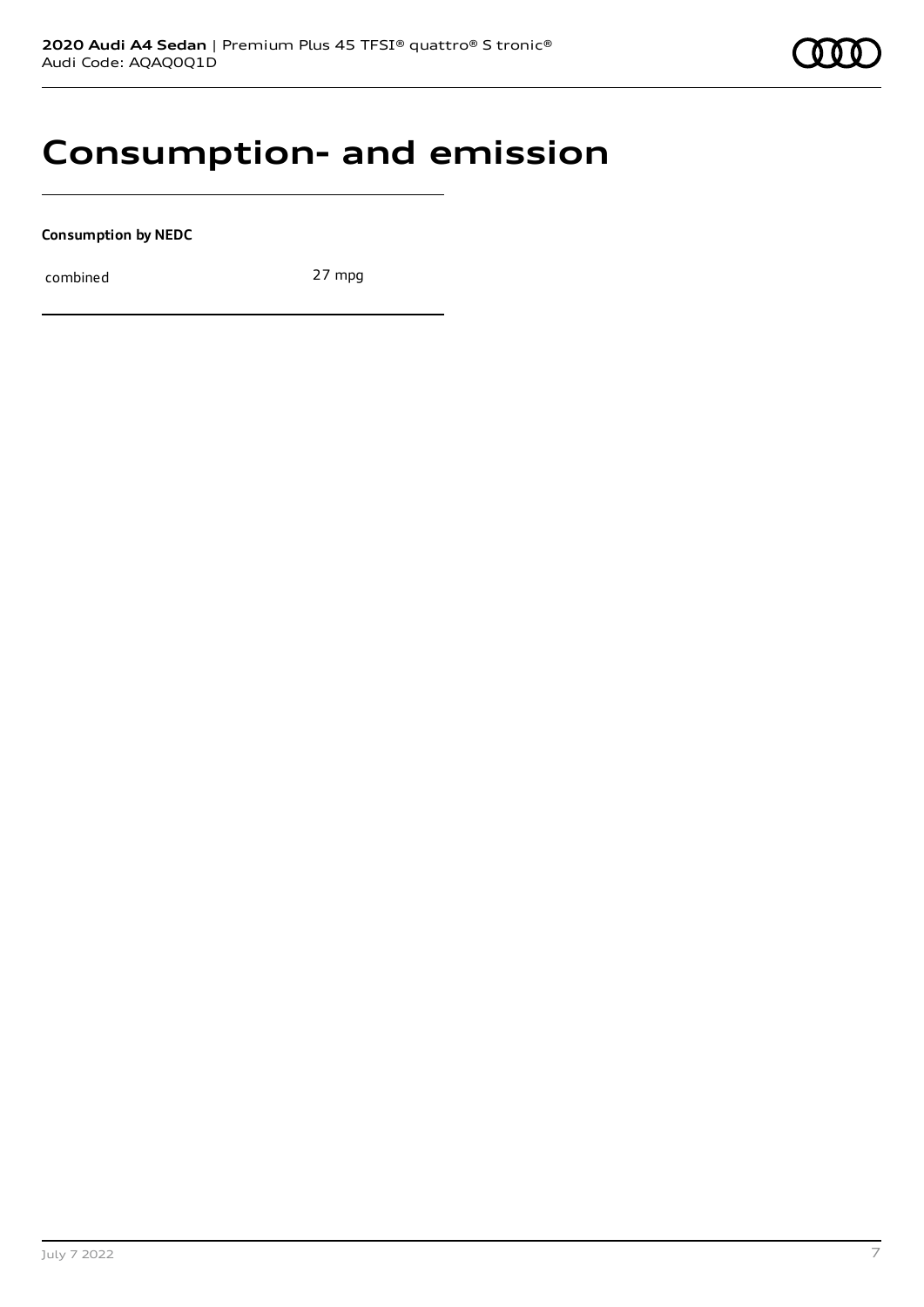# **Contact**

Dealer **Audi Roanoke**

2006 Peters Creek Rd. 24017 Roanoke VA

Phone: +15405620088 FAX: 5405621955

www: [https://www.audiroanoke.com](https://www.audiroanoke.com/)